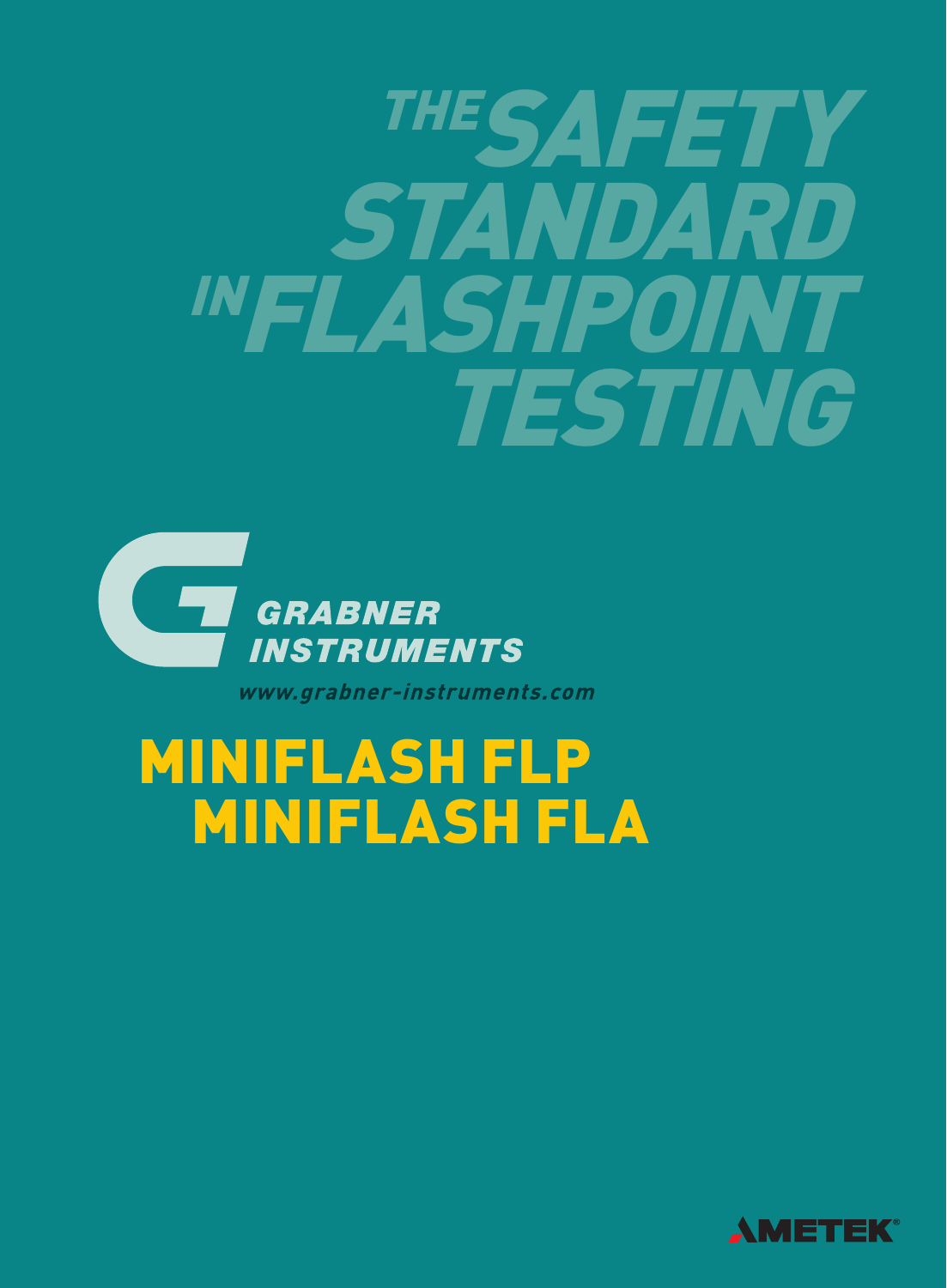# MINIFLASH FLP

### **Flash point measurement by Continuously Closed Cup (CCCFP)**

The MINIFLASH is a uniquely designed tester for the determination of flashpoints of liquids and solids. The analyzer uses a patented flash detection method for measuring the instantaneous pressure increase inside the continuously closed chamber at the flashpoint temperature. Heating the test chamber from the top avoids condensation of highly volatile compounds, significantly improving the test results. Fast thermoelectric cooling after the test saves expensive labor time.

**All measurements are performed according to the safest flash point methods ASTM D6450 & D7094 and the results are equivalent to ASTM D93 Pensky Martens method.**

### **OFFICIAL ASTM FLASHPOINT COMMITTEE STATEMENT !**

"There is no statistically significant bias observed between ASTM D7094 and ASTM D93 Procedure A."

### **Features**

- ASTM D6450 & D7094, US D.O.T. approved
- Excellent correlation to ASTM D93, D56 and ISO 2719
- Maximum Safety Continuously Closed Cup
- Built-in Peltier temperature control
- Small sample volume of only 2 mL
- Fully automated, fast measurement
- Easy cleaning, no solvents required



- Almost no waste
- **Laboratory and field applications**
- RS232 interface
- **MINIWIN** software (for PC)

| <b>TECHNICAL DATA / MINIFLASH VERSIONS</b>                                                           |                                   |                                                       |                                                                                                         |                                         |
|------------------------------------------------------------------------------------------------------|-----------------------------------|-------------------------------------------------------|---------------------------------------------------------------------------------------------------------|-----------------------------------------|
| <b>SINGLE POSITION UNIT</b>                                                                          |                                   |                                                       | <b>8 POSITION AUTO-SAMPLER</b>                                                                          |                                         |
| <b>FLP</b>                                                                                           | <b>FLPH</b>                       | <b>FLPL</b>                                           | <b>FLA</b>                                                                                              | <b>FLAH</b>                             |
| 0 to $200 °C$<br>[32 to 390 °F]                                                                      | $0$ to $400$ °C<br>(32 to 750 °F) | $-25$ to 100 °C<br>$[-13 \text{ to } 212 \text{ °F}]$ | 0 to 200 °C<br>[32 to 390 °F]                                                                           | 0 to 400 $^{\circ}$ C<br>[32 to 750 °F] |
| 10 samples per hour                                                                                  |                                   |                                                       | 45 min for the unattended<br>measurement of 8 samples                                                   |                                         |
| 1 mL (ASTM D6450) / 2 mL (ASTM D7094)                                                                |                                   |                                                       |                                                                                                         |                                         |
| RS 232 interface for printer and PC and/or LIMS<br>Connector for external keyboard                   |                                   |                                                       |                                                                                                         |                                         |
| 100/120/230 V AC, 50/60 Hz, 130W<br>(Field application 12V/8A DC)                                    |                                   |                                                       | 100/120/230 V AC, 50/60 Hz, 130W                                                                        |                                         |
| W x H x D: 196 x 315 x 175 mm<br>$(7.7 \times 12.4 \times 6.9 \text{ inch}) / 9 \text{ kg}$ (20 lbs) |                                   |                                                       | W x H x D: 312 x 402 x 390 mm<br>$(12.3 \times 15.8 \times 15.3 \text{ inch}) / 20 \text{ kg}$ (45 lbs) |                                         |
|                                                                                                      |                                   |                                                       |                                                                                                         |                                         |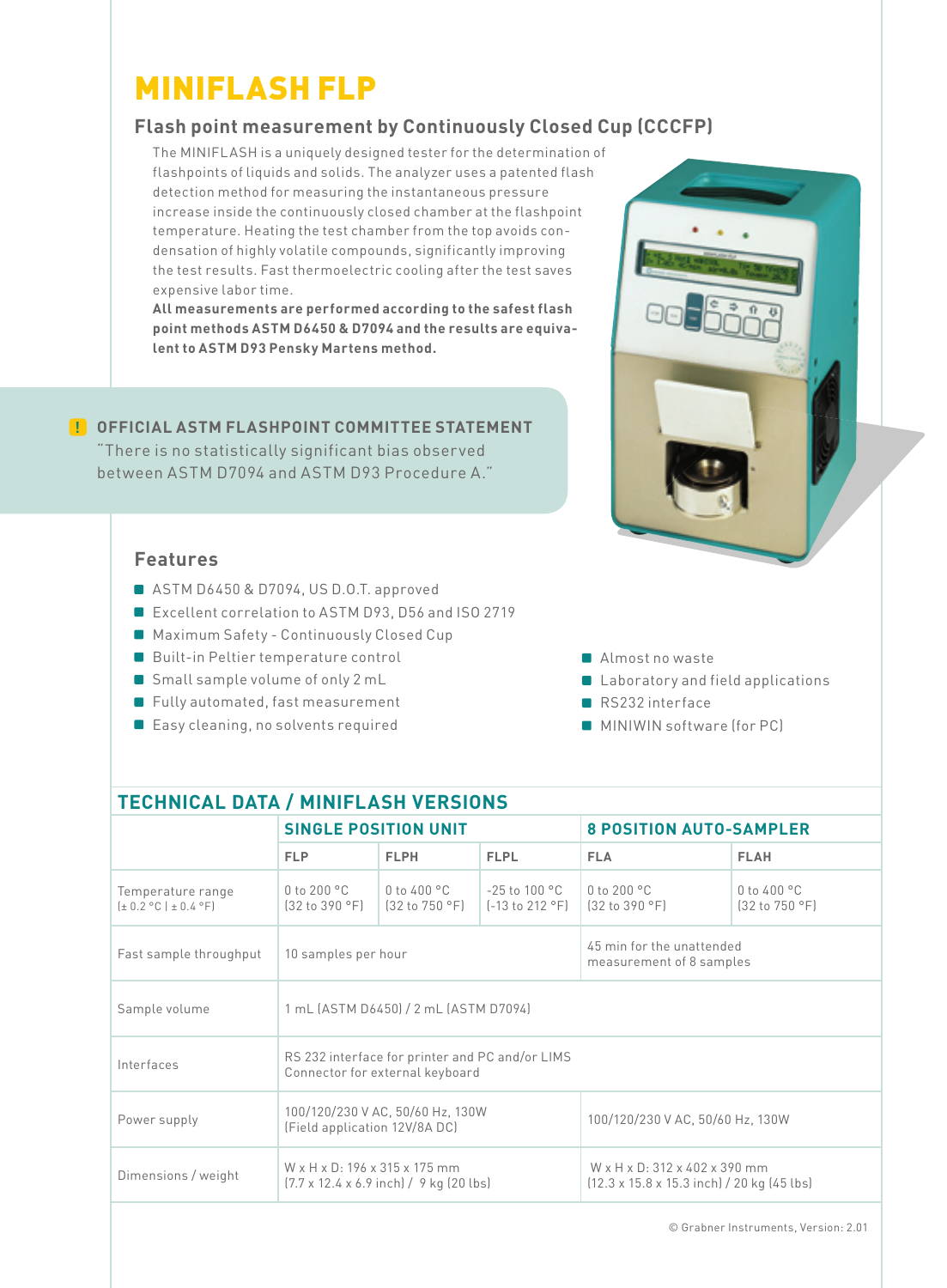## **The perfect combination of safety and ease of use**

#### **No open flame**

The MINIFLASH is the only continuously closed cup flashpoint tester that uses a controlled electric arc instead of an open flame. Best of all, only 2 mL of sample are needed for a measurement. These unique features make the Grabner MINIFLASH the safest and most reliable flashpoint tester on the market.

#### **No hazardous vapors**

During operation hazardous fumes from the heated sample are effectively eliminated. The chamber is continuously closed and the cup is cooled down to the initial temperature before the measuring chamber opens again. Additionally, the active cooling shortens the turnaround time significantly and reduces the risk of injuries.

#### **Easy operation**

Since MINIFLASH is a fully automatic flashpoint tester, a possible operator bias is eliminated. The sample cup is filled with the liquid and is placed onto the sample cup lift (FLP- series) or on the sample cup tray (FLA-series). RUN is pressed to start the test procedure. The menus can be preprogrammed and locked by the operator.

#### **Easy cleaning procedure**

The sample cup assembly consists of a sample cup and the sample cup carrier for insulation. The cup rests on three stainless steel pins and is easily removed from the carrier for cleaning.



#### **Wide range of applications**

With the MINIFLASH the flashpoint is determined over a wide temperature range, to cover all standard closed cup methods as well as GO/NOGO tests. Over the years, the outstanding performance of the MINIFLASH has led to widely spread use for testing compliance with transport regulations/ classifications, product specifications and for used oil analysis (programmable fuel dilution curve) in laboratories all over the world.

- Approved by US D.O.T. and RCRA
- Specified for use by NATO, US NAVY, US Marines
- Approved for various ASTM specifications for fuels and oils
- The world wide market leader for the flavors and fragrances industry

## MINIFLASH FLA

#### **8 position sampler**

With the flashpoint samplers MINIFLASH FLA and FLAH, the manipulation time for 8 different samples is less than 2 minutes. After filling the cups, the fully automatic procedure is started. The samples are measured consecutively with the respective test programs.

#### **Features**

- **Fully automatic 8 position sampler**
- Continuous operation up to 80 samples per day
- Less than 45 minutes turnaround time for 8 samples